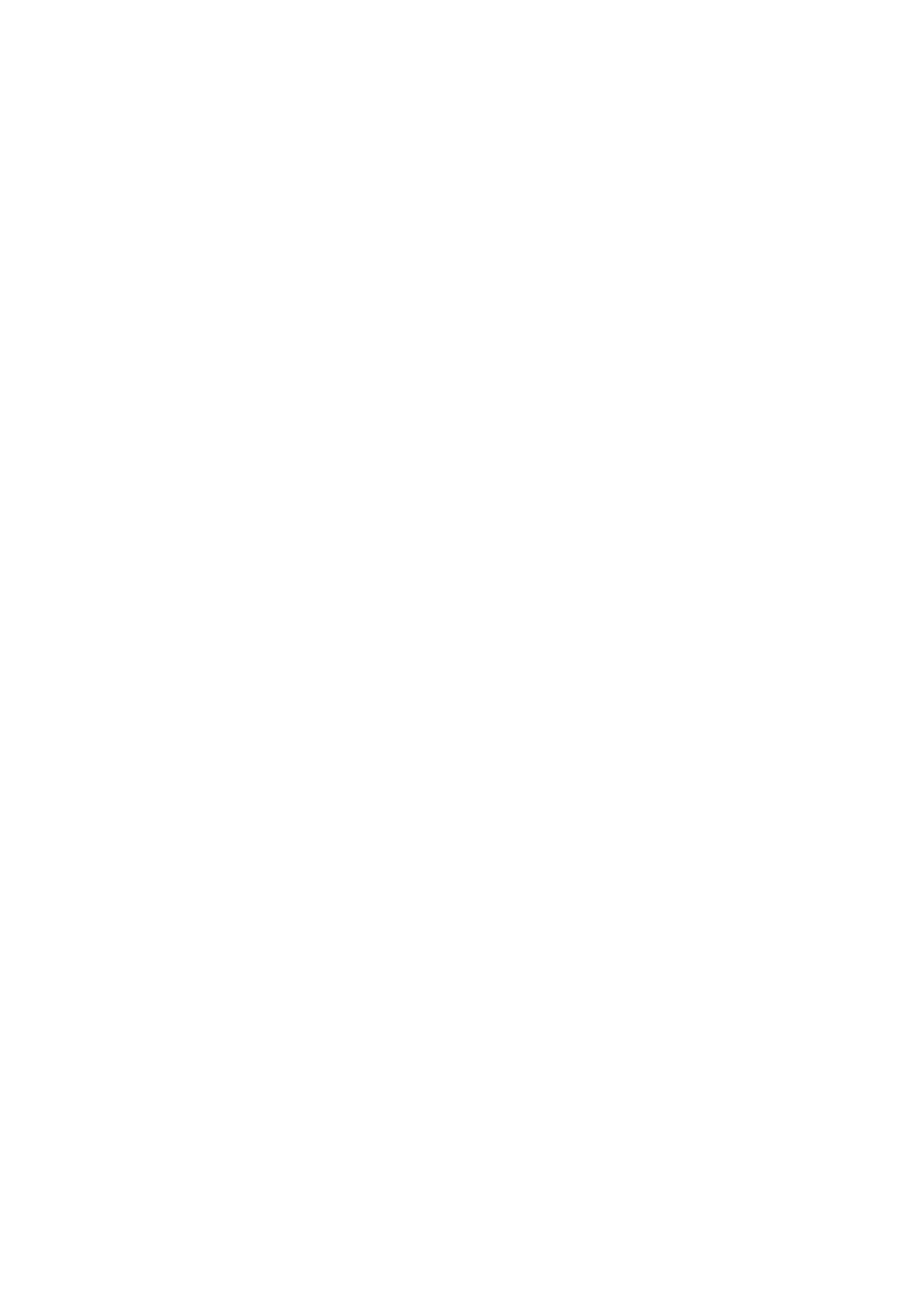Group 1: (Control) Group 2: Acupuncture (Ac) Group 3: Electroacupuncture 2 Hz (EAc 2 Hz) Group 4: Electroacupuncture 100 Hz (EAc 100 Hz)

After one week of acclimatization, twenty-four 8-weekold rats received an i.m. injection of EV 4.0 mg (Sigma-Aldrich Laboratory Ltda, Brazil), in 0.2 ml of olive oil, in the quadriceps muscle. Sixty days later Groups 2, 3, and 4 rats were anesthetized as described and treated as follows:

Group 2 - After routine skin disinfection with 75% ethanol sterilized disposable stainless steel needles  $(0.25 \text{ mm} \times$ 15 mm) were inserted perpendicularly as deep as 2-3 mm at right ST-36 and SP- 6 acupoints, bilaterally. Needles were kept in place for 20 minutes.

Groups 3/4 – After needle insertion, as described, electrodes were connected to all needles and to the NKL electrostimulator; pulsed square waves, Burst type 1 mA, 2 Hz (Group 3) or 100 Hz (Group 4), with duration of two seconds and pause for two seconds were applied for 20 minutes. Ac / EAc applications were repeated every other day, at the same time, for a total of five applications, held on one, three, five, seven and nine days of the experiment. Group 1 rats served as positive control and did not receive any additional treatment. On the 10th day of the experiment, all rats were anesthetized as described. A midline laparotomy was performed for blood (3.0 ml) and both ovaries were harvested for biochemical analysis and histological examination.

#### *Biochemical determinations*

Parameters determined included myeloperoxidase (MPO) malondialdehyde (MDA) and glutathione (GSH) concentrations. Tissue samples were snap-frozen in liquid nitrogen and stored in glass tubes at -70º until subsequent preparation and analysis of liver and kidney homogenates. Lipid peroxidation was assayed by measuring malondialdehyde as TBA-reactive substances<sup>20</sup>. In brief,  $H_3PO_4$  (1%, 3 mL) and aqueous TBA solution (0.6%, 3 mL) were added to the 10% homogenate (0.5 mL). The assay medium was shaken and heated on a boiling-water bath for 45 min. After cooling, 4 mL of *n*-butanol was added and the mixture shaken. After separation of the *n*-butanol layer by centrifugation at 1200g for 15 min, its optical density was determined in a spectrophotometer (Beckman DU 640 B; Beckman Instruments, now Beckman Coulter, Inc., Fullerton, CA, USA) with 535 and 520 nm as absorption wavelengths, respectively. The difference between the results of the two optical density determinations was taken as the TBA value and the amount of malondialdehyde

(MDA) in the testis was calculated, comparing with MDA standards and expressed as micromoles of MDA per gram of wet tissue. GSH levels were estimated by the method of Sedlak and Lindsay<sup>21</sup> which is based on the reaction between thiol groups and 5-5-dithiobis-(2-nitrobenzoic acid) to produce a compound that absorbs light at 412 nm. The amount of GSH was determined from a standard curve simultaneously obtained under the same conditions with various concentrations of GSH.

# *MPO activity*

In brief, after collection, the sample was placed in an Eppendorf tube with cold buffer (0.1 M NaCl, 0.02 M NaPO, NaEDTA 0.015 M, pH 4.7). The tissue was weighed and then homogenized in a Polytron PT 3.100 to 13.000 rpm. Hypotonic lysis was carried out in the pellet using 2 % NaCl solution; after 30s, NaCl 1.6 % and glucose 5% were added. After centrifugation, the pellet was suspended and homogenized in  $0.05$  M NaPO<sub>4</sub> buffer (pH 5.4) containing 0.5% hexadecyltrimethylammonium bromide. After centrifugation at 13,000 rpm, 5 mL of supernatant diluted in 45 mL of 0.08 was used to measure MPO activity in a 96-well plate. MPO activity in the supernatant was measured using tetramethylbenzidine (TMB) and 1.6 mM H2O (0.5 mM) and read on the 96-well-plate reader at 450 nm. The final concentration of MPO was obtained by comparing the absorbance value with a standard scale of MPO, prepared in advance. The concentrations of MPO were expressed as units/mg of tissue.

# *Ovary preparation*

Upon removal of the ovaries, they were cleaned of adherent connective tissue and washed in saline. The right ovary was saved for biochemical analyses. The left ovary was fixed in 4% formaldehyde buffer for 24 hours, dehydrated and imbedded in paraffin. Next, the left ovary was partially longitudinally sectioned (4µm), mounted on the glass slide and stained with hematoxylin and eosin (HE).

## *Data analysis*

.

Graphpad Prism 5.0 (GraphPad Software, San Diego California USA, www.graphpad.com) was used for graphics design and statistical analysis. All results were expressed as mean±SD. All data were tested for distribution (Kolmorogov-Smirnov test with Dallal-Wilkinson-Lilliefor P value). One-way ANOVA (Dunnett's multiple comparison test) was performed to determine differences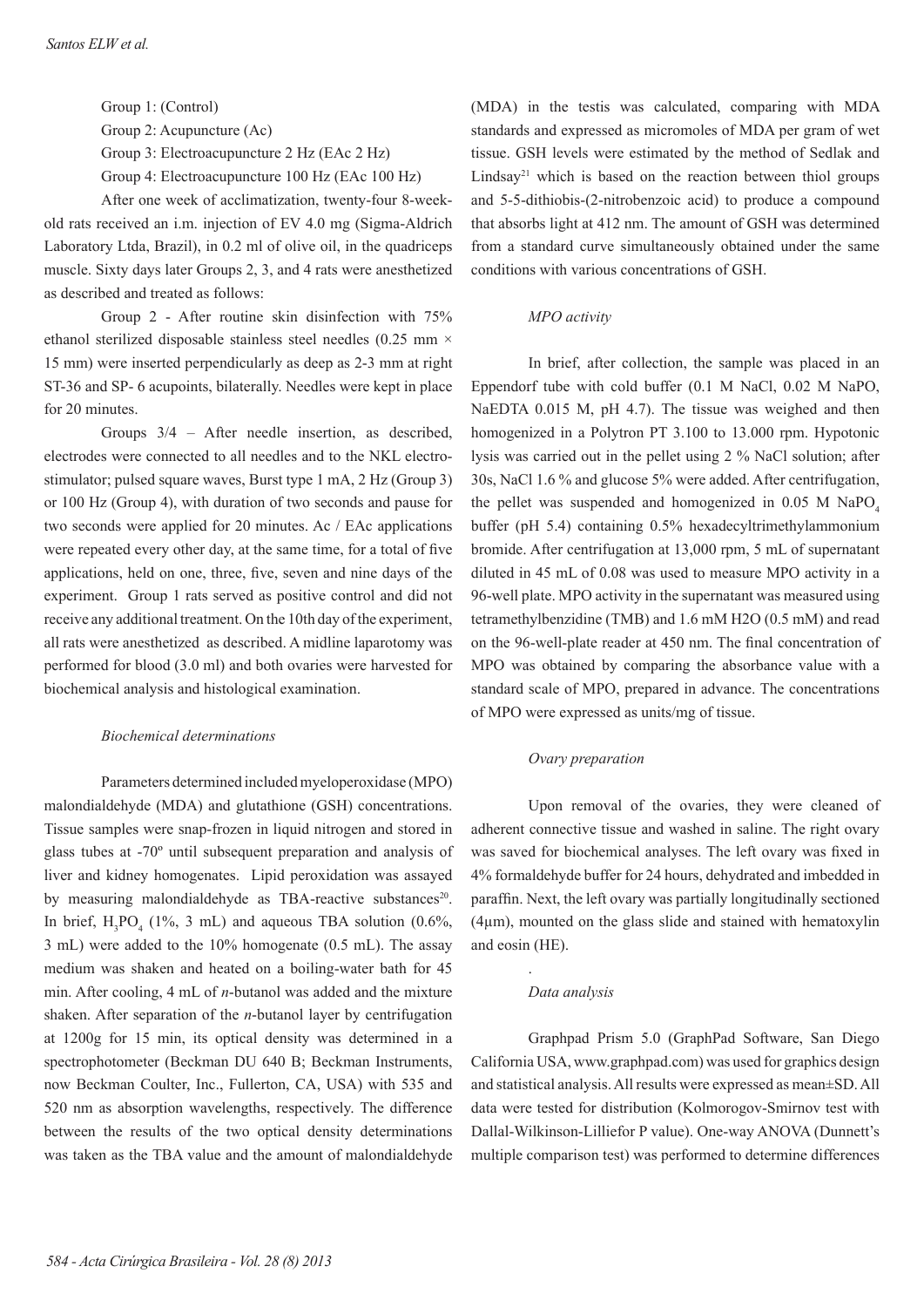among groups in MDA and GSH concentrations in blood and ovary tissues. A probability value of p<0.05 was considered to indicate statistical significance.

#### **Results**

## *Effects of VE on ovary structure*

No histological findings compatible with PCOS was identified in rats treated with VE (Figure 1).



**FIGURE 1** - Photomicrograph of left ovary from control group (G1) exhibiting typical normal appearance with follicles and corpora lutea in different stages of development and regression (HE, x40).

#### *GSH assay*

Plasma GSH concentrations increased significantly in all groups compared with control (Figure 2).



**FIGURE 2 –** Plasma glutathione (GSH) levels on day 10 of the experiment. Bars represent mean±SD values for each group (G1 - Control, G2 - Acupuncture, G3 - Electroacupuncture 2Hz and G4 - Electroacupuncture 100Hz). GSH expressed as microMol/ml of plasma. ANOVA/Dunnett multiple comparison tests. \*\*\*p<0.0001, \*p<0.05 compared with control.

Tissue (ovary) GSH concentrations increased significantly in rats submitted to EA  $2$ Hz and EA  $100$ Hz ( $p \le 0.001$ ), compared with control (Figure 3).



**FIGURE 3** - Ovary glutathione (GSH) levels on day 10 of the experiment. Bars represent mean±SD values for each group (G1 - Control, G2 - Acupuncture, G3 - Electroacupuncture 2Hz and G4 - Electroacupuncture 100Hz). GSH expressed as microMol/g of ovarian tissue. ANOVA/ Dunnett multiple comparison tests. \*\*\*p<0.0001, \*p<0.05 compared with control.

#### *MDA assay*

Plasma MDA concentrations increased significantly in rats submitted to EA 2Hz ( $p<0.01$ ) and EA100Hz ( $p<0.001$ ), compared with control group (Figure 4).



**FIGURE 4** - Plasma malonaldehyde (MDA) levels on day 10 of the experiment. Bars represent mean±SD values for each group (G1 - Control, G2 - Acupuncture, G3 - Electroacupuncture 2Hz and G4 - Electroacupuncture 100Hz). MDA expressed as microMol/ml of plasma. ANOVA/Dunnett multiple comparison tests. \*\*p<0.001, \*p<0.05 compared with control.

Ovary MDA concentrations increased significantly in rats submitted to EA 2Hz ( $p \le 0.01$ ) and EA100Hz ( $p \le 0.001$ ), compared with control group (Figure 5).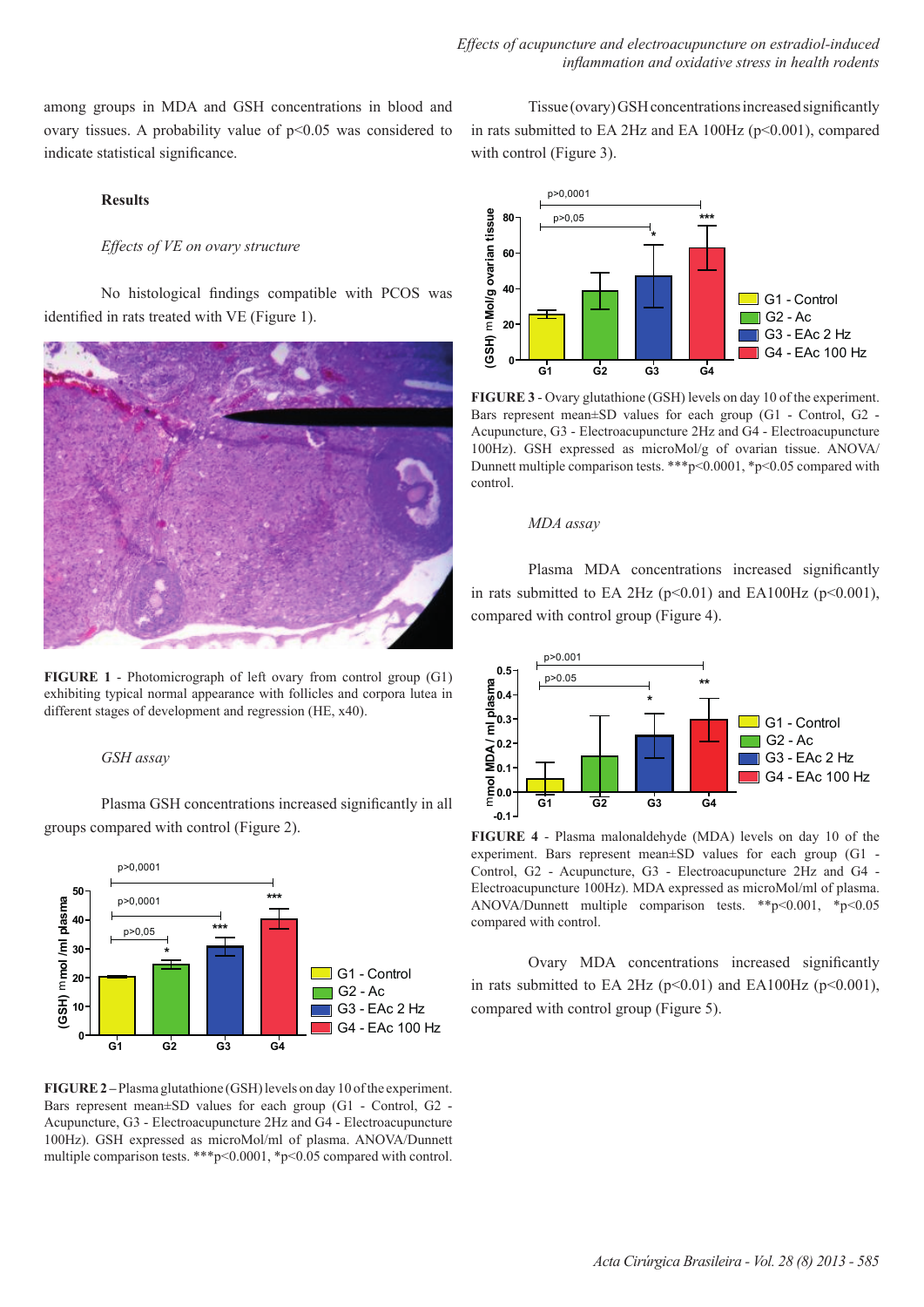

**FIGURE 5** - Tissue (ovary) malonaldehyde (MDA) levels on day 10 of the experiment. Bars represent mean±SD values for each group (G1 - Control, G2 - Acupuncture, G3 - Electroacupuncture 2Hz and G4 - Electroacupuncture 100Hz). MDA expressed as microMol/g of plasma. ANOVA/Dunnett multiple comparison tests. \*\*\*p<0.0001, \*\*p<0.01 compared with control.

#### *MPO activity*

MPO activity decreased significantly in all groups compared with G1 (Figure 6).



**FIGURE 6** - Tissue (ovary) myeloperoxidase (MPO) activity levels on day 10 of the experiment. Bars represent mean±SD values for each group (G1 - Control, G2 - Acupuncture, G3 - Electroacupuncture 2Hz and G4 - Electroacupuncture 100Hz). MDA expressed as microMol/g of plasma. ANOVA/Dunnett multiple comparison tests. \*\*\*p<0.0001, \*p<0.05 compared with control.

## **Discussion**

Sex steroids play a very important role both in the female reproductive system as in the male, through its regulatory effect in the various sexual and reproductive endocrine functions. These steroid hormones, particularly estrogen, are important for the development of the sexual phenotype, morphology of the reproductive tract and sexual differentiation of the central nervous system. In mammals, sex steroids play a key role in regulating the hypothalamic-pituitary-ovarian, ovarian folliculogenesis, ovulation and embryo implantation<sup>22</sup>. Many studies have indicated that dexamethasone induces free radical toxicity in humans and animals9-11. Recent experimental studies have demonstrated that chronic estradiol exposure induces oxidative stress in the hypothalamus of rats<sup>13</sup>.

PCOS has been experimentally induced with a single dose of EV (4 mg) applied to virgin adult cycling Sprague-Dawley rats<sup>14</sup>. In another study<sup>15</sup> 8-week-old rats receiving an i.m. injection of EV 4 mg developed PCOS. Sasikala *et al*. 23 treated female rats with letrozole (an inhibitor of the aromatase enzyme, responsible for the conversion of androgens into estrogens) for 28 days, resulting in alterations compatible with PCOS Surprisingly, healthy rats subjected to a single high dose EV presented no significant alterations in ovarian structure in this study. The explanation for the absence of the expected development of PCOS in female rats exposed to EV, using the same doses as other authors<sup>14-15</sup> is not clear.

The equivalent of the human right ST-36 (Zusanli) and SP-6 (Sanyinjiao) acupoints were chosen for needling and electrical stimulation. The Zusanli and Sanyinjiao acupoints are located on the femoral quadriceps muscle (in the belly of the anterior tibialis muscle) and on the digitorum profundus flexor muscle, respectively, innervated by branches of the emerging nerve roots from L4 to S1, and is related to somatic and autonomic innervation of pelvic segments, responsible for the regulation of its various neuroendocrine and sensory functions<sup>24</sup>. Ai-Hui et *al*. <sup>25</sup> mapped the territories of C fibers of the superficial peroneal, sural and tibial saphenous nerves in rats, and verified that the rats hind legs are anatomically identical to the lower limbs of human beings, thus justifying the identification of the acupuncture points in the rodent, which would occupy position and action similar to points in humans.

Yu *et al*. 26 evaluated the role of needle stimulation of four different acupoints: GB-34 (*Yanglingquan*), LR-3 (*Taichong*), ST-36 (*Zusanli*) and SP-10 (*Xuehai*) acupoints on regulating oxidative stress in the nigrostriatal system in the 6-hydroxydopamine lesioned rat and concluded that acupuncture stimulation prevented the reduction of GSH level as well as the increase in MDA level. In our study, the stimulation of two acupoints, ST-36 (Zusanli) and SP-6 (Sanyinjiao), using manual Ac and EAc with low (2 Hz) and high (100 Hz) frequencies promoted a significant increase in systemic (plasma) and local (ovary) GSH levels compared with G1 levels. The use of EAc has promoted an increase in GSH levels in the liver and kidneys and in random skin flaps of rats, as demonstrated in previous studies<sup>16-17</sup>. Lipid peroxidation was more intense in rats treated with EAc as there was a significant raise in MDA levels in G3 and G4 rats. However, the use of Ac did not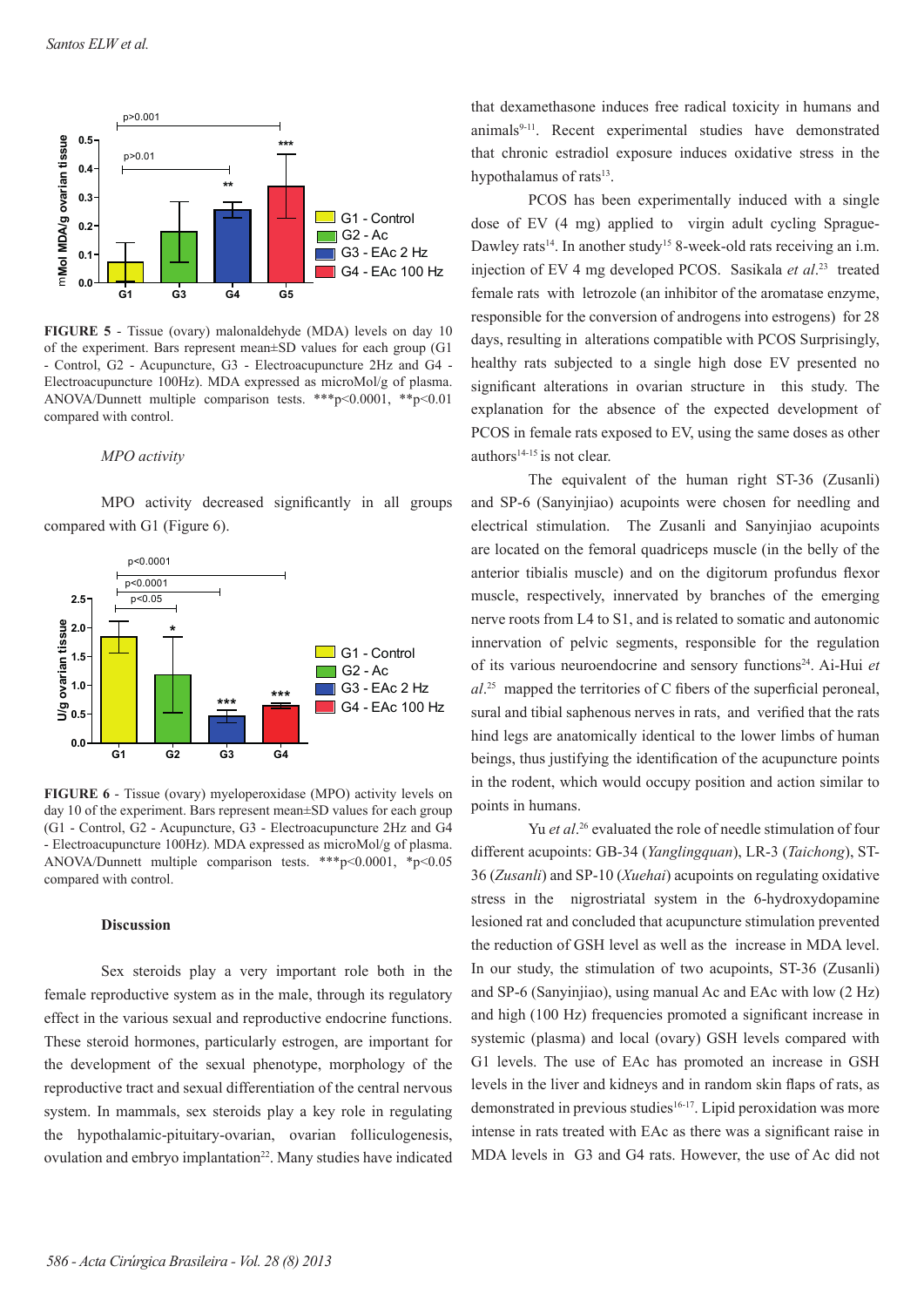alter MDA levels. Despite the fact that is known that there is a correlation observed between the plasma levels of MDA, and the level of 17-beta estradiol where high levels of this hormone may lead to oxidative stress<sup>27</sup> we cannot exclude the effects of EAc on the increase in lipid peroxidation. We have reported similar results in other tissues in two previous studies $16-17$ .

In this study MPO activity decreased significantly in all groups compared with G1, after five sessions of AC and EAC. Recently we have reported similar results in random skin flaps treated with EAc<sup>17</sup>.

Furthermore, increased levels of MDA in rats treated with EAc shows that the electric stimulation of accupoints may have a pro-peroxidative effect. Both Ac and EAc reduced MPO activity in ovarian tissue, possibly by inhibiting neutrophil infiltration, suggesting that these methods of treatment may have a protective role in the estradiol -induced oxidative injury.

### **Conclusion**

As evidenced by the changes in glutathione and malonaldehyde levels and myeloperoxidase activity, the results of the present study demonstrate that both acupuncture and electroacupuncture treatments attenuates systemic and local estradiol -induced oxidative damage.

### **References**

- 1. Halliwell B, Gutteridge JM. Lipid peroxidation, oxygen radicals, cell damage, and antioxidant therapy. Lancet. 1984;1:1396-7.
- 2. Turrens JF. Mitochondrial formation of reactive oxygen species. J Physiol. 2003;552, 335-44.
- 3. Behl C. Oestrogen as a neuroprotective hormone. Nat Rev Neurosci. 2002;3:433-42.
- 4. Jauslin ML, Meier T, Smith RA, Murphy MP. Mitochondria-targeted antioxidants protect Friedreich Ataxia fibroblasts from endogenous oxidative stress more effectively than untargeted antioxidants. FASEB J. 2003;17:1972–4.
- 5. Lodi A, Tonon C, Calabrese V, Schapira AHV. Friedreich's Ataxia: from disease mechanisms to therapeutic interventions. Antioxid Redox Signal 2006;8:438–43.
- 6. Turgay M, Turgay F, Devrim E, Kucuksahin O, Caydere M, Durak I. The effects of dexamethasone on oxidant/antioxidant status in kidneys of rats administered mercuric chloride. Bratisl Lek Listy. 2012;113(1):10-3.
- 7. Persky AM, Green PS, Stubley L, Howell CO, Zaulyanov L, Brazeau GA, Simpkins JW. Protective effect of estrogens against oxidative damage to heart and skeletal muscle in vivo and in vitro. Proc Soc Exp Biol Med. 2000;223(1):59-66.
- 8. Hamden K, Carreau S, Ellouz F, Masmoudi H, El FA. Protective effect of 17beta-estradiol on oxidative stress and liver dysfunction in aged male rats. J Physiol Biochem. 2007;63(3):195-201.
- 9. Analía MF, Ramiro F, Nicolás F, Juan IR, Roberto C, Daniel, PC. Neuroprotective effect of melatonin on glucocorticoid toxicity in the

rat hippocampus. Open Physiol J. 2008;1:23–7.

- 10. Inkielewicz-Stepniak I, Czarnowski W. Oxidative stress parameters in rats exposed to fluoride and caffeine. Food Chem Toxicol. 2010;48:1607–11.
- 11. You JM, Yun SJ, Nam KN, Kang C, Won R, Lee EH. Mechanism of glucocorticoid-induced oxidative stress in rat hippocampal slice cultures. Can J Physiol Pharmacol. 2009;87:440-7.
- 12. Thilagam H, Gopalakrishnan S, Qu HD, Bo J, Wang KJ. 17β estradiol induced ROS generation, DNA damage and enzymatic responses in the hepatic tissue of Japanese sea bass. Ecotoxicology. 2010;19(7):1258-67.
- 13. MohanKumar SMJ, Kasturi BS, Shin AC, Balasubramanian P, Gilbreath ET, Madhan Subramanian M, MohanKumar PS. Chronic estradiol exposure induces oxidative stress in the hypothalamus to decrease hypothalamic dopamine and cause hyperprolactinemia. Am J Physiol Regul Integr Comp Physiol. 2011;300(3):R693-9.
- 14. Stener-Victorin E, Lundeberg T, Waldenström U, Manni L, Aloe L, Gunnarsson S, Janson PO. Effects of electro-acupuncture on nerve growth factor and ovarian morphology in rats with experimentally induced polycystic ovaries. Biol Reprod. 2000;63(5):1497-503.
- 15. Stener-Victorin E, Ploj K, Larsson BM, Holmäng A. Rats with steroid-induced polycystic ovaries develop hypertension and increased sympathetic nervous system activity. Reprod Biol Endocrinol. 2005;3:44.
- 16. Lima LP, de Oliveira Albuquerque A, de Lima Silva JJ, Medeiros FD, de Vasconcelos PR, Guimarães SB. Electroacupuncture attenuates oxidative stress in random skin flaps in rats. Aesthetic Plast Surg. 2012;36(5):1230-5.
- 17. Silva AH, Figueiredo LM, Dias PA, Prado Neto AX, Vasconcelos PR, Guimarães SB. Electroacupuncture attenuates liver and kidney oxidative stress in anesthetized rats. Acta Cir Bras. 2011;26 Suppl 1:60-5.
- 18. World Health Organization (WHO), 1993: Standard Acupuncture Nomenclature: a brief explanation of 361 classical acupuncture points and their multilingual comparative list. 2ed. WHO Regional Office for the Western Pacific; 1993.
- 19. Yin CS, Jeong HS, Park HJ, Baik Y, Yoon MH, Choi CB, Koh HG. A proposed transpositional acupoint system in a mouse and rat model. Res Vet Sci. 2008;84(2):159-65.
- 20. Uchiyama M, Mihara M. Determination of malondialdehyde precursor in tissues by thiobarbituric acid test. Anal Biochem. 1978(1);86:271-8.
- 21. Sedlak J, Lindsay RH. Estimation of total, protein-bound, and nonprotein sulfhydryl groups in tissue with Ellman's reagent. Anal Biochem. 1968;25(1):192-205.
- 22. Shirwalkar H, Modi D, Maitra A. Exposure of adult rats to estradiol valerate induces ovarian cyst with early senescence of follicles. Mol Cell Endocrinol. 2007;272(1-2):22-37.
- 23. Sasikala SL, Shamila S, Nagara Jan, S, Nisha JC, Geetha P, Kishorra JSA. Comparative study of ashokarishtam and clomiphene citrate in combating polycystic ovary syndrome induced oxidative stress in rat. J Cell Tissue Res. 2010;10(1):2105-8.
- 24. Martins EI, Garcia EG. Pontos de acupuntura: guia ilustrado de referência. São Paulo: Editora Roca; 2003.
- 25. Ai-Hui LL, Jun-Ming Z, Yi-Kuan X. Human acupuncture points mapped in rats are associated with excitable muscle/skin-nerve complexes with enriched nerve endings. Brain Res. 2005;1012:154- 9.
- 26. Yu YP, Ju WP, Li ZG, Wang DZ, Wang YC, Xie AM. Acupuncture inhibits oxidative stress and rotational behavior in 6-hydroxydopamine lesioned rat. Brain Res. 2010;1336:58-65.
- 27. Sugino N, Karube-Harada A, Taketani T, Sakata A, Nakamura Y.